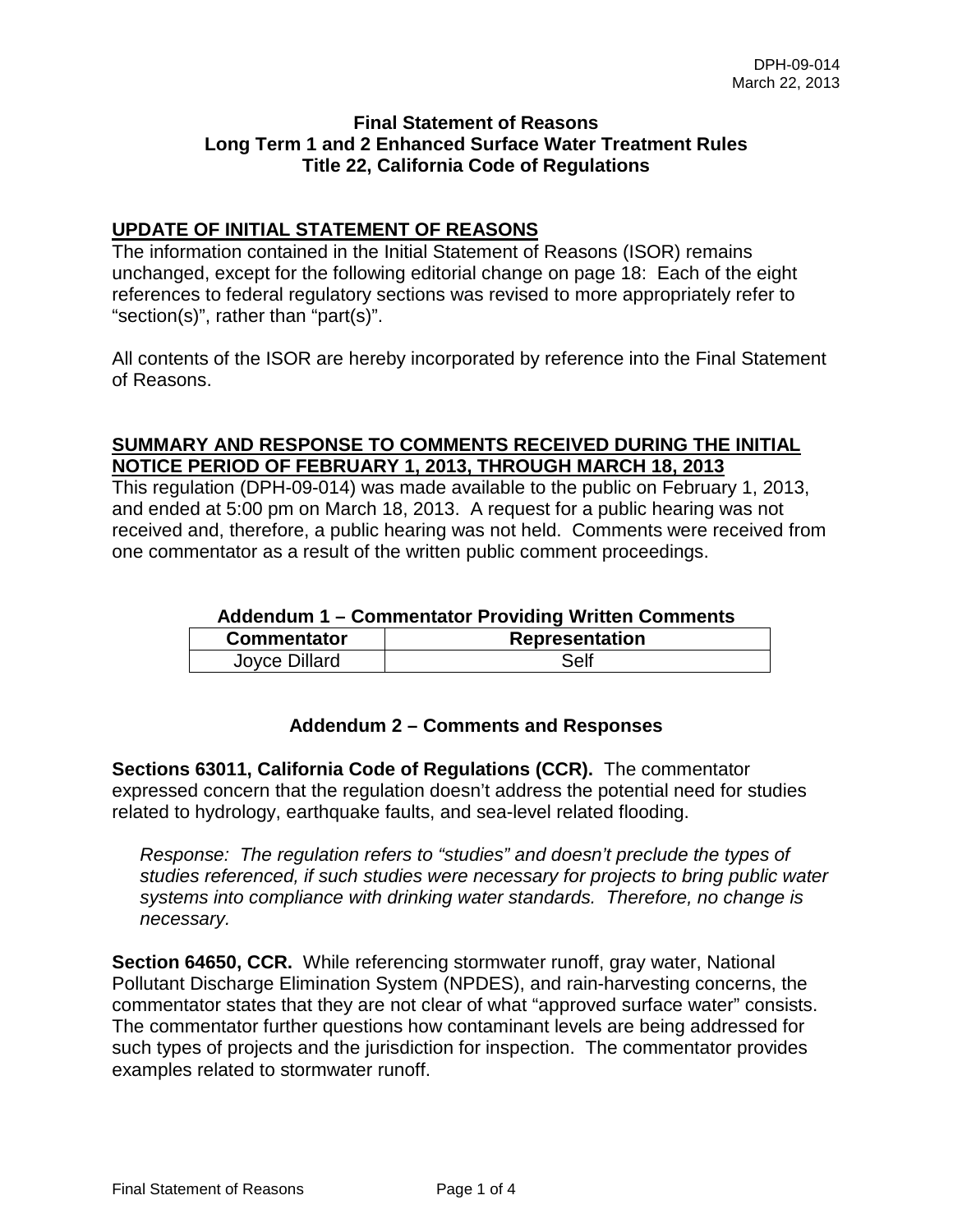*Response: The commentator specifically refers to existing text that is being proposed to be amended by the addition of "Cryptosporidium". As noted in section 64650, an "approved surface water" consists of that which meets the definition in section 64651.10, which is existing text that is not subject to comments because it is not included in the proposed regulatory action. In addition, section 64651.10 is applicable only to its use in Chapter 17 of Title 22, which pertains only to drinking water standards for surface water treatment plants owned and/or operated by public water systems. The types of projects and concerns mentioned by the commentator are not under the authority of the Department or its regulations and would be addressed by other statutory authorities and/or regulatory requirements. The comment is beyond the scope of the proposed regulation. No change is needed.*

**Section 64651.52, CCR.** While questioning the jurisdictional controls for various agencies in Los Angeles, the commentator notes that "the examples given are not under the jurisdiction as a Public Works Treatment Plant." The commentator states, "We need clarity on more than the definition, but on the responsible parties in relationship to the definition."

*Response: Section 64651.52 is applicable only to its use in Chapter 17 of Title 22, which pertains to drinking water standards for surface water treatment plants and is not intended for (or capable of) establishing jurisdictional authorities. Additionally, as noted in the Initial Statement of Reasons (ISOR), the proposed definition is consistent with the federal drinking water regulatory definition found in 40 CFR section 141.2. Based on the limited content of the comment as well as the commentator's other comments, it appears the commentator is referring to an issue that is unrelated to the proposed regulation, with the comment being beyond the scope of the proposed regulation. No change is needed.*

**Section 64655, CCR.** The commentator states, "'Supplier' needs to be spelled out and not assumed to be a water supplier as per our examples."

*Response: The word "supplier" is spelled out in the regulatory text and the Department is unaware of related examples being provided by the commentator. As used in the context of the proposed regulations, "supplier" is defined in existing section 64651.80, which pertains to the owner or operator of a public water system providing drinking water to the public. Section 64651.80 is existing text that is not proposed to be added or amended and is not subject to comments. No change is needed.*

**Section 64656.5, CCR.** The commentator states, "In the examples given in the City of Los Angeles, there may not be a requirement for permits from your department." The commentator then asks, "How will you address these underground storage tanks with suppliers that are not permitted?"

*Response: Since the proposed regulation does not include "examples given in the City of Los Angeles", the commentator is likely referring to the examples provided by under the commentator's comment for section 64650 (e.g. stormwater-related, etc.).*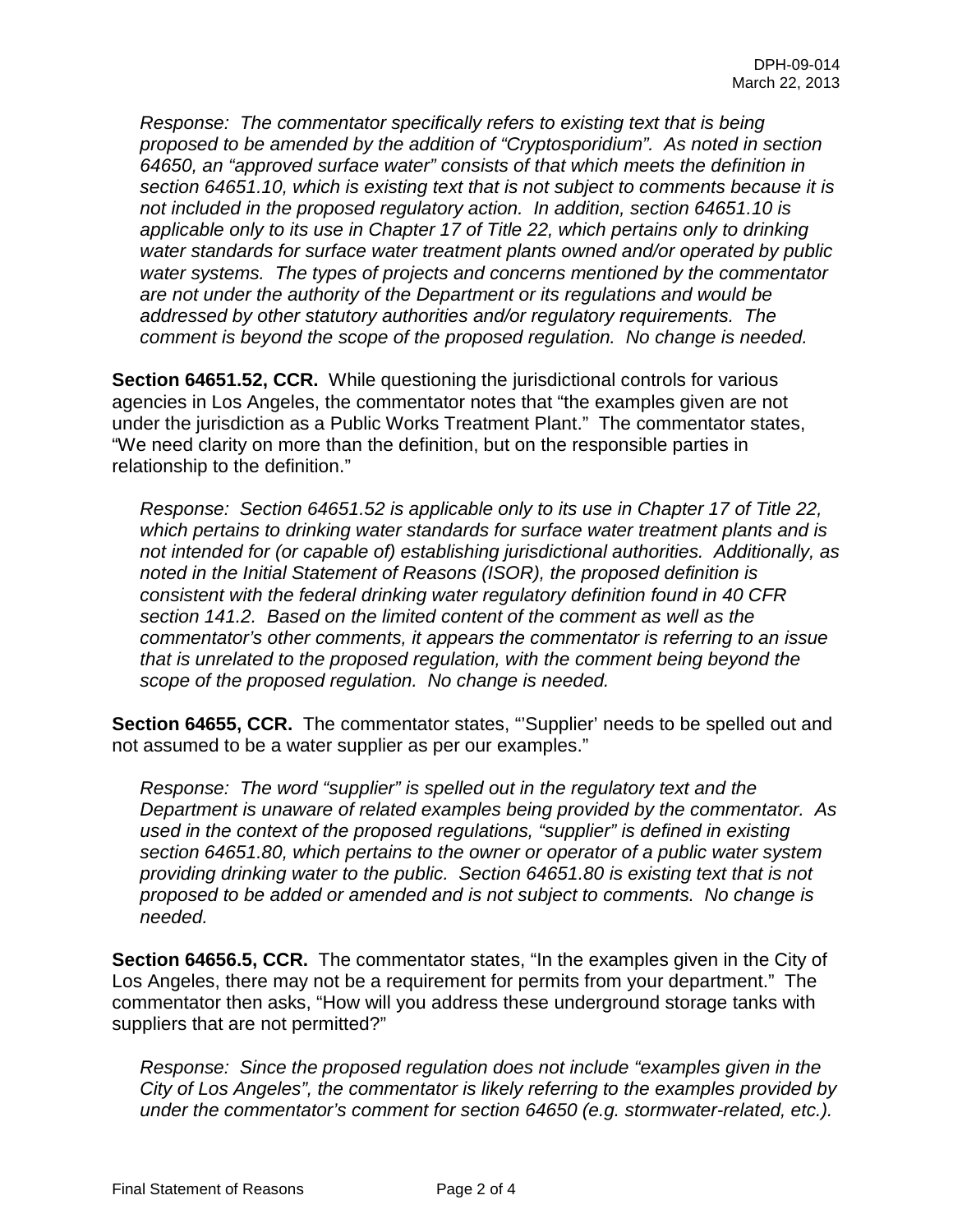*As with section 64650, section 64656.5 is applicable only to its use in Chapter 17 of Title 22, which pertains only to drinking water standards for surface water treatment plants owned and/or operated by public water systems. The types of projects and concerns mentioned by the commentator are not under the authority of the Department or its regulations and would be addressed by other statutory authorities and/or regulatory requirements. The comment is beyond the scope of the proposed regulation. No change is needed.*

**Sections 64660(a) and 64662(a), CCR.** While referring specifically to the language in these two subsections, the commentator asks the following questions: "Does your Department have the approval levels? If not, who does and how can the Public be protected? If no records are required to be kept because of a loophole, who is responsible for any liability or death incurred?"

*Response: Subsection (a) of section 64660 is existing text that is not proposed to be amended and is not subject to comments. Similarly, subsection (a) of section 64662 is existing text that is not proposed to be amended (other than editorially). That said, in an effort to clarify the proposed regulatory action with respect to the commentator's questions, the public's drinking water is protected through the public water systems' adherence to drinking water standards established by and under California's Safe Drinking Water Act, as described more fully in the ISOR. Also, records are required to be kept, as described in section 64662. No change is needed.*

**Section 64666(a), CCR.** While referring specifically to the language in subsection (a), the commentator states, "There is no system established here" and asks the following questions: "How does the Department of Recreation and Parks or the Bureau of Sanitation notify the park-goers-by a posted Notice in the Park or by and ad in the newspaper?"

*Response: Subsection (a) of section 64666 is existing text that is not proposed to be amended (other than to correct references to sections). However, in an effort to clarify the proposed regulatory action with respect to the commentator's questions, if the Department of Recreation and Parks or the Bureau of Sanitation owned and operated a public water system subject to section 64666, the "system" for notification is provided in the subsequent subsections of section 64666, which include reference to other sections of the regulations that include detailed requirements pertaining to the manner in which notification must be provided. No change is needed.*